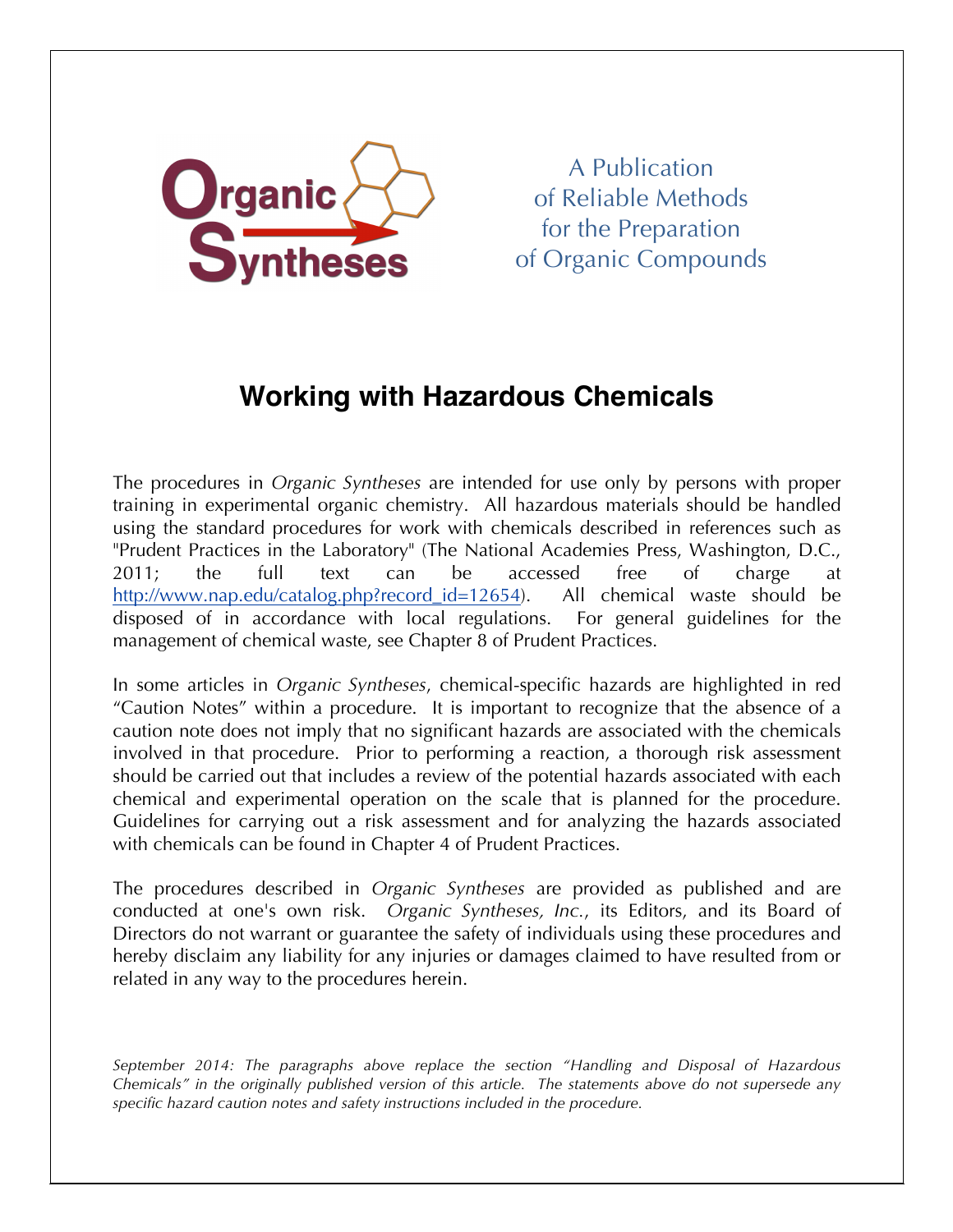## **(+)-(2R,8aR)-[(8,8- [DIMETHOXYCAMPHORYL\)SULFONYL\]OXAZIRIDINE](http://www.orgsyn.org/orgsyn/chemname.asp?nameID=61371) AND (+)- [\(2R,8aR\)-\[\(8,8-DICHLOROCAMPHORYL\)SULFONYL\]OXAZIRIDINE](http://www.orgsyn.org/orgsyn/chemname.asp?nameID=61372)**

## **[[4H-4a,7-Methanooxazirino[3,2-i][2,1]benzisothiazole, tetrahydro-8,8-dimethoxy-9,9 dimethyl-, 3,3-dioxide], [2R-(2α,4aα,7α,8aR)]- and [4H-4a,7-Methanooxazirino[3,2 i][2,1]benzisothiazole, 8,8-dichlorotetrahydro-9,9-dimethyl-, 3,3-dioxide, [2R- (2α,4aα,7α,8aR)]]**



Submitted by Bang-Chi Chen<sup>[1](http://www.orgsyn.org/orgsyn/orgsyn/prepcontent.asp?print=1&prep=cv9p0212#Ref1)</sup>, Christopher K. Murphy<sup>1</sup>, Anil Kumar<sup>1</sup>, R. Thimma Reddy<sup>1</sup>, Charles Clark<sup>[1](http://www.orgsyn.org/orgsyn/orgsyn/prepcontent.asp?print=1&prep=cv9p0212#Ref1)</sup>, Ping Zhou<sup>1</sup>, Bryan M. Lewis<sup>1</sup>, Dinesh Gala<sup>[2](http://www.orgsyn.org/orgsyn/orgsyn/prepcontent.asp?print=1&prep=cv9p0212#Ref2)</sup>, Ingrid Mergelsberg<sup>[3](http://www.orgsyn.org/orgsyn/orgsyn/prepcontent.asp?print=1&prep=cv9p0212#Ref3)</sup>, Dominik Scherer<sup>[3](http://www.orgsyn.org/orgsyn/orgsyn/prepcontent.asp?print=1&prep=cv9p0212#Ref3)</sup>, Joseph Buckley<sup>[2](http://www.orgsyn.org/orgsyn/orgsyn/prepcontent.asp?print=1&prep=cv9p0212#Ref2)</sup>, Donald DiBenedetto<sup>2</sup>, and Franklin A. Davis<sup>[1,](http://www.orgsyn.org/orgsyn/orgsyn/prepcontent.asp?print=1&prep=cv9p0212#Ref1)[4](http://www.orgsyn.org/orgsyn/orgsyn/prepcontent.asp?print=1&prep=cv9p0212#Ref4)</sup>. Checked by Thanh H. Nguyen and Albert I. Meyers.

## **1. Procedure**

*Caution! Reactions and subsequent operations involving peracids and peroxy compounds should be run behind a safety shield. Peroxy compounds should be added to the organic material, never the reverse. For relatively fast reactions, the rate of addition of the peroxy compound should be slow*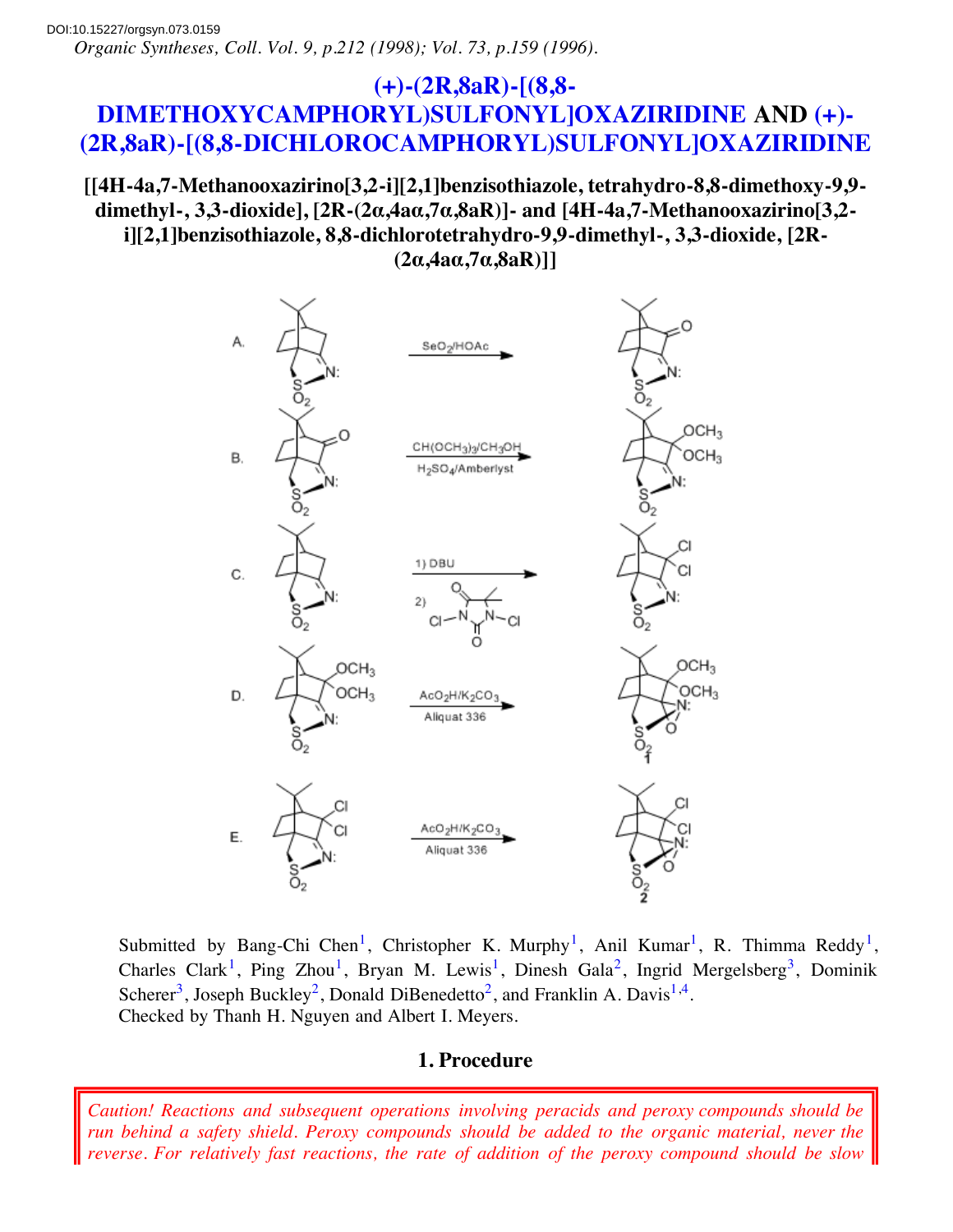*enough so that it reacts rapidly and no significant unreacted excess is allowed to build up. The reaction mixture should be stirred efficiently while the peroxy compound is being added, and cooling should generally be provided since many reactions of peroxy compounds are exothermic. New or unfamiliar reactions, particularly those run at elevated temperatures, should be run first on a small scale. Reaction products should never be recovered from the final reaction mixture by distillation until all residual active oxygen compounds (including unreacted peroxy compounds) have been destroyed. Decomposition of active oxygen compounds may be accomplished by the procedure described in Korach, M.; Nielsen, D. R.; Rideout, W. H. Org. Synth. 1962, 42, 50 (Org. Synth. 1973, Coll. Vol. 5, 414). [Note added January 2011].*

A. *(−)-(3-Oxocamphorylsulfonyl)imine*. A 2-L, single-necked, round-bottomed flask, equipped with a condenser and magnetic stirring bar, is charged with 42.6 g (0.2 mol) of (−)-(camphorylsulfonyl)imine [\(Note 1\)](http://www.orgsyn.org/orgsyn/orgsyn/prepcontent.asp?print=1&prep=cv9p0212#Note1), 30.0 g (0.27 mol) of [selenium dioxide](http://www.orgsyn.org/orgsyn/chemname.asp?nameID=33179) [\(Note 2\),](http://www.orgsyn.org/orgsyn/orgsyn/prepcontent.asp?print=1&prep=cv9p0212#Note2) and 500 mL of reagent grade [acetic acid](http://www.orgsyn.org/orgsyn/chemname.asp?nameID=32786) (Note [3\). The mixture is stirred at reflux for 14 hr \(Note 4\), and the black selenium metal that separates is](http://www.orgsyn.org/orgsyn/orgsyn/prepcontent.asp?print=1&prep=cv9p0212#Note3) removed by suction filtration of the hot reaction mixture using a 250-mL porcelain filter funnel. The funnel, flask and residue are washed with 50 mL of [acetic acid](http://www.orgsyn.org/orgsyn/chemname.asp?nameID=32786). Removal of solvent using a rotary evaporator gives 43.0–47.0 g of crude (−)-(3-oxocamphorylsulfonyl)imine as a dark orange solid that is dried under reduced pressure overnight in a desiccator [\(Note 5\)](http://www.orgsyn.org/orgsyn/orgsyn/prepcontent.asp?print=1&prep=cv9p0212#Note5) and [\(Note 6\).](http://www.orgsyn.org/orgsyn/orgsyn/prepcontent.asp?print=1&prep=cv9p0212#Note6) This product is suitable for further reaction without purification.

B. *(+)-[(7,7-Dimethoxycamphoryl)sulfonyl]imine*. A 500-mL, single-necked, round-bottomed flask, equipped with a condenser, magnetic stirring bar, and nitrogen inlet, is charged with 22.8 g (0.1 mol) of the crude (−)-(3-oxocamphorylsulfonyl)imine prepared above, 125 mL of [trimethyl orthoformate](http://www.orgsyn.org/orgsyn/chemname.asp?nameID=45796), 68 mL of [methanol](http://www.orgsyn.org/orgsyn/chemname.asp?nameID=34027), and 5 mL of concd [sulfuric acid.](http://www.orgsyn.org/orgsyn/chemname.asp?nameID=32777) The mixture is heated to 85–90°C in an oil bath [\(Note 7\)](http://www.orgsyn.org/orgsyn/orgsyn/prepcontent.asp?print=1&prep=cv9p0212#Note7) and [\(Note 8\)](http://www.orgsyn.org/orgsyn/orgsyn/prepcontent.asp?print=1&prep=cv9p0212#Note8). After heating for 4 hr, during which time precipitation of the product is observed, the reaction mixture is cooled to room temperature, and an additional 30 mL of [trimethyl orthoformate](http://www.orgsyn.org/orgsyn/chemname.asp?nameID=45796) and 10 mL of [methanol](http://www.orgsyn.org/orgsyn/chemname.asp?nameID=34027) are added. Heating is continued for an additional hour, after which the reaction mixture is cooled to room temperature and transferred with the aid of 250 mL of [methylene chloride](http://www.orgsyn.org/orgsyn/chemname.asp?nameID=34037) to a 500-mL separatory funnel. The solution is washed successively with water (100 mL), aqueous 20% [sodium bicarbonate](http://www.orgsyn.org/orgsyn/chemname.asp?nameID=32850) solution (100 mL), water  $(4 \times 100 \text{ mL})$ , and brine (100 mL), and dried over anhydrous [magnesium sulfate](http://www.orgsyn.org/orgsyn/chemname.asp?nameID=34696). Filtration and removal of the solvent under reduced pressure affords 22.8– 23.0 g (83–85%) of the crude (+)-(7,7-dimethoxy camphorylsulfonyl)imine as a light pink solid, mp 179–184 $\rm{°C}$  ([\(Note 9\)](http://www.orgsyn.org/orgsyn/orgsyn/prepcontent.asp?print=1&prep=cv9p0212#Note9) and [\(Note 10\)\)](http://www.orgsyn.org/orgsyn/orgsyn/prepcontent.asp?print=1&prep=cv9p0212#Note10). This product is suitable for further reaction without purification.

C. *(+)-[(7,7-Dichlorocamphoryl)sulfonyl]imine*. A 1-L, three-necked, round-bottomed flask, equipped with a mechanical stirrer or magnetic stirring bar, thermometer, and 250-mL pressure-equalizing addition funnel with a nitrogen inlet, is placed under a [nitrogen](http://www.orgsyn.org/orgsyn/chemname.asp?nameID=32985) atmosphere and charged with a solution of 50 g (0.235 mol) of (−)-(camphorsulfonyl)imine [\(Note 1\)](http://www.orgsyn.org/orgsyn/orgsyn/prepcontent.asp?print=1&prep=cv9p0212#Note1) in 250 mL of [ethyl acetate.](http://www.orgsyn.org/orgsyn/chemname.asp?nameID=32790) To this solution is added 71 g (0.47 mol) of [1,8-diazabicyclo\[5.4.0\]undec-7-ene](http://www.orgsyn.org/orgsyn/chemname.asp?nameID=49563) (DBU) [\(Note 11\)](http://www.orgsyn.org/orgsyn/orgsyn/prepcontent.asp?print=1&prep=cv9p0212#Note11) over 30 min, and the reaction mixture is stirred for 30 min at room temperature. To the resulting mixture is then added 51.5 g (0.26 mol) of [1,3-dichloro-5,5-dimethylhydantoin](http://www.orgsyn.org/orgsyn/chemname.asp?nameID=41049) [\(Note 12\)](http://www.orgsyn.org/orgsyn/orgsyn/prepcontent.asp?print=1&prep=cv9p0212#Note12) in portions over 90 min while maintaining the reaction temperature at  $20-25^{\circ}$ C by cooling with an ice-water bath. When the reaction is complete, typically 30–60 min as determined by HPLC or TLC [\(Note 13\)](http://www.orgsyn.org/orgsyn/orgsyn/prepcontent.asp?print=1&prep=cv9p0212#Note13) and [\(Note 14\)](http://www.orgsyn.org/orgsyn/orgsyn/prepcontent.asp?print=1&prep=cv9p0212#Note14), 400 mL of water is slowly added while keeping the temperature at 20–25°C. The pH of the reaction mixture is adjusted to 7– 7.5 by the addition of 25 mL of concd [hydrochloric acid](http://www.orgsyn.org/orgsyn/chemname.asp?nameID=32803), and the [ethyl acetate](http://www.orgsyn.org/orgsyn/chemname.asp?nameID=32790) solvent is removed on the rotary evaporator at a maximum bath temperature of  $60^{\circ}$ C [\(Note 15\)](http://www.orgsyn.org/orgsyn/orgsyn/prepcontent.asp?print=1&prep=cv9p0212#Note15). The resulting suspension is stirred for 1 hr at room temperature, then the solids are collected by suction filtration, washed with 500 mL of water, and dried in a draft oven at 50 $^{\circ}$ C to a constant weight affording 62.0–63.0 g (94–95%) of white solid (+)-(7,7-dichlorocamphorylsulfonyl)imine (mp 170–175°C) [\(Note 16\)](http://www.orgsyn.org/orgsyn/orgsyn/prepcontent.asp?print=1&prep=cv9p0212#Note16) and [\(Note 17\)](http://www.orgsyn.org/orgsyn/orgsyn/prepcontent.asp?print=1&prep=cv9p0212#Note17). This product is suitable for further reaction without purification.

D. *[\(+\)-\(2R,8aR\)-\[\(8,8-Dimethoxycamphoryl\)sulfonyl\]oxaziridine](http://www.orgsyn.org/orgsyn/chemname.asp?nameID=61371)* (**1**). In a 500-mL, three-necked, Morton flask, equipped with a mechanical stirrer with a Teflon stirring blade and stirrer bearing, a thermometer, and a 250-mL pressure-equalizing addition funnel, is charged with 20.9 g (0.077 mol) of crude (+)-(7,7-dimethoxy camphorylsulfonyl)imine, 175 mL of [methylene chloride,](http://www.orgsyn.org/orgsyn/chemname.asp?nameID=34037) and 1.6 g of Aliquat 336 [\(Note 18\)](http://www.orgsyn.org/orgsyn/orgsyn/prepcontent.asp?print=1&prep=cv9p0212#Note18). The reaction mixture is cooled in an ice bath to  $0^{\circ}$ C, efficient stirring is initiated, and a solution of 63 g (0.38 mol) of [potassium carbonate](http://www.orgsyn.org/orgsyn/chemname.asp?nameID=32773) in 120 mL of water is added at 0–10°C followed by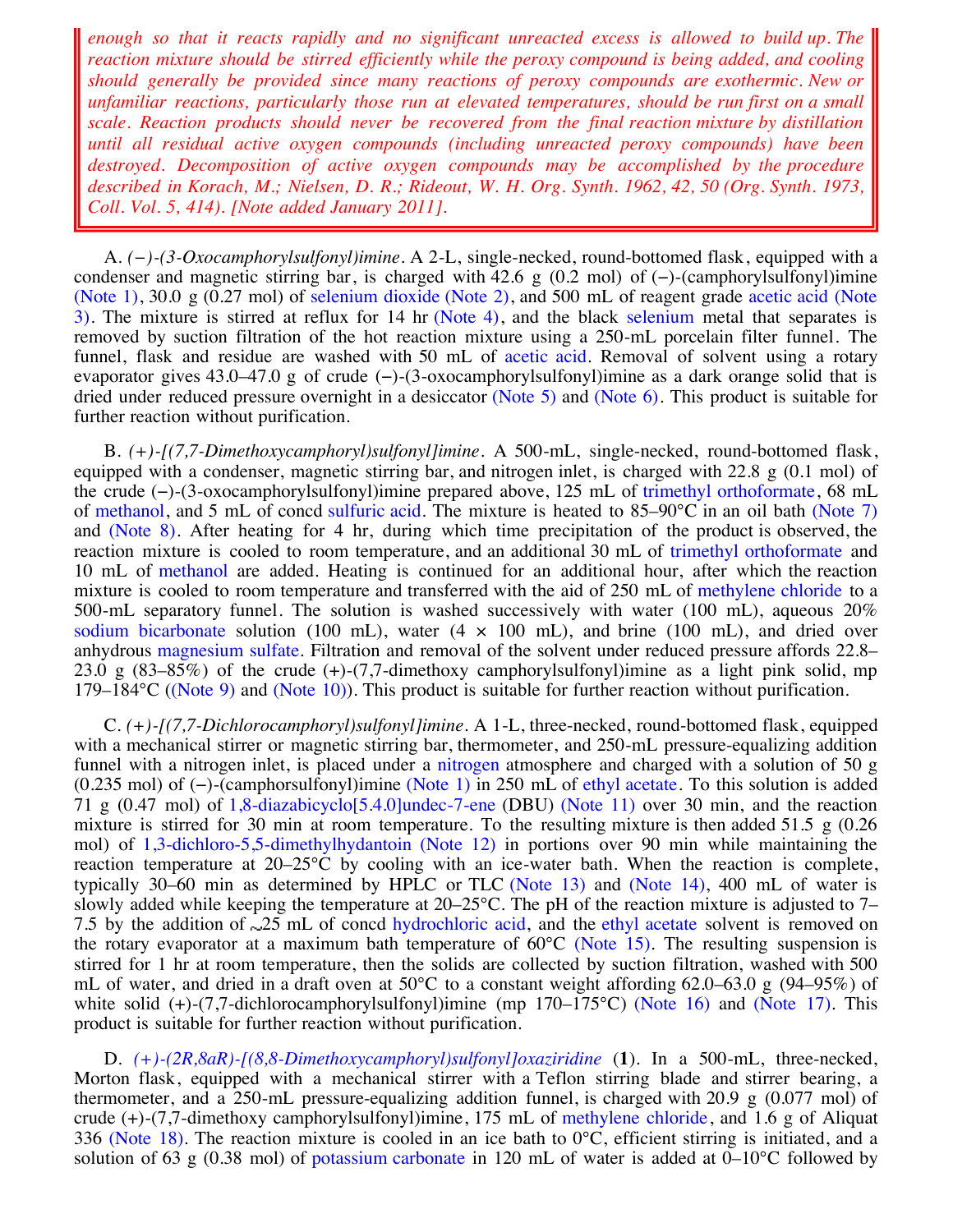solution of 63 g (0.38 mol) of [potassium carbonate](http://www.orgsyn.org/orgsyn/chemname.asp?nameID=32773) in 120 mL of water is added at 0–10°C followed by 27.2 g (0.114 mol) of 32% [peracetic acid](http://www.orgsyn.org/orgsyn/chemname.asp?nameID=36707) [\(Note 19\)](http://www.orgsyn.org/orgsyn/orgsyn/prepcontent.asp?print=1&prep=cv9p0212#Note19) dropwise such that the temperature is maintained at 3–5°C. After the addition is completed, the reaction mixture is allowed to warm to room temperature and stirred until reaction is complete (typically 40 hr) as determined by <sup>1</sup>H NMR [\(Note 4\)](http://www.orgsyn.org/orgsyn/orgsyn/prepcontent.asp?print=1&prep=cv9p0212#Note4) and [\(Note 20\)](http://www.orgsyn.org/orgsyn/orgsyn/prepcontent.asp?print=1&prep=cv9p0212#Note20). On completion, 0.6 g of [sodium sulfite](http://www.orgsyn.org/orgsyn/chemname.asp?nameID=32817) is added, the reaction mixture is stirred for 30 min, and 5 mL of aqueous 30% [sodium hydroxide](http://www.orgsyn.org/orgsyn/chemname.asp?nameID=32818) is introduced. The reaction mixture is transferred to a 500-mL separatory funnel with the aid of 50 mL of [methylene chloride](http://www.orgsyn.org/orgsyn/chemname.asp?nameID=34037), the phases are separated, and the aqueous phase is extracted twice with 50 mL of [methylene chloride](http://www.orgsyn.org/orgsyn/chemname.asp?nameID=34037). The combined organic extracts are washed successively with a saturated solution of [sodium bicarbonate](http://www.orgsyn.org/orgsyn/chemname.asp?nameID=32850) (50 mL) and water (2  $\times$  50 mL), and then dried over anhydrous [magnesium sulfate](http://www.orgsyn.org/orgsyn/chemname.asp?nameID=34696). The solvents are removed under reduced pressure while maintaining the temperature below 40°C which affords an off-white solid that is suspended in 100 mL [hexane](http://www.orgsyn.org/orgsyn/chemname.asp?nameID=37415) and collected by suction. The solids are washed on the filter with two additional 100-mL portions of [hexane](http://www.orgsyn.org/orgsyn/chemname.asp?nameID=37415) to give 15.1 g of [\(+\)-\(2R,8aR\)-\[\(8,8-dimethoxycamphoryl\)sulfonyl\]oxaziridine](http://www.orgsyn.org/orgsyn/chemname.asp?nameID=61371) (**1**) having mp 184–186°C (dec.) and  $[\alpha]_D^{25}$  +91.6° (CHCl<sub>3,c</sub> 3.39) [\(Note 21\)](http://www.orgsyn.org/orgsyn/orgsyn/prepcontent.asp?print=1&prep=cv9p0212#Note21). A second crop is obtained by evaporating the filtrate to dryness and repeating the process which affords a total of 19.2–19.8 g (86–90%) of the oxaziridine (mp 184–186°C (dec.)). The product may be used as obtained for oxidations, but may be further purified, if desired, by recrystallization from 1400 mL of 95% [ethanol.](http://www.orgsyn.org/orgsyn/chemname.asp?nameID=35861)

This oxaziridine can also be prepared in  $\mathcal A$  hr by oxidation of the corresponding imine using 3chloroperbenzoic acid [\(Note 22\)](http://www.orgsyn.org/orgsyn/orgsyn/prepcontent.asp?print=1&prep=cv9p0212#Note22).

The antipode, (-)-(2S,8aR)-[(8,8-dimethoxycamphoryl)sulfonyl]oxaziridine, (mp 189°C (dec.); [ $\alpha$ ] $_{\text{D}}^{20}$ −91.3° (CHCl3, *c* 0.5)) was prepared in a similar manner starting from (+)-(camphorylsulfonyl)imine. D

E. *[\(+\)-\(2R,8aR\)-\[\(8,8-Dichlorocamphoryl\)sulfonyl\]oxaziridine](http://www.orgsyn.org/orgsyn/chemname.asp?nameID=61372)* (**2**). A 1-L, three-necked, Morton flask, equipped with a mechanical stirrer with a Teflon stirring blade and stirrer bearing or a magnetic stirring bar, a thermometer, and a 250-mL pressure-equalizing addition funnel is charged with a solution of 48 g (0.17 mol) of (+)-[(7,7-dichlorocamphoryl)sulfonyl]imine in 300 mL of [methylene chloride](http://www.orgsyn.org/orgsyn/chemname.asp?nameID=34037) and 3.5 g of Aliquat 336 [\(Note 18\)](http://www.orgsyn.org/orgsyn/orgsyn/prepcontent.asp?print=1&prep=cv9p0212#Note18). After cooling the resulting mixture to  $0^{\circ}$ C with an ice-bath, a solution of 119 g (0.86 mol) of [potassium carbonate](http://www.orgsyn.org/orgsyn/chemname.asp?nameID=32773) in 250 mL of water is added to the rapidly stirring reaction mixture while maintaining the temperature between  $0-10^{\circ}$ C. Then 45 g (0.188 mol) of 32% peracetic acid [\(Note 19\)](http://www.orgsyn.org/orgsyn/orgsyn/prepcontent.asp?print=1&prep=cv9p0212#Note19) is added dropwise at such a rate  $(.30 \text{ min})$  that the temperature is maintained between 0– [5°C. When the oxidation is complete, as determined by TLC \(normally after stirring overnight\) \(Note](http://www.orgsyn.org/orgsyn/orgsyn/prepcontent.asp?print=1&prep=cv9p0212#Note23) 23), 1.3 g (0.099 mmol) of [sodium sulfite](http://www.orgsyn.org/orgsyn/chemname.asp?nameID=32817) is added between 0–10°C. After stirring for 30 min, 8 mL of 30% aqueous [sodium hydroxide](http://www.orgsyn.org/orgsyn/chemname.asp?nameID=32818) solution is added and the reaction mixture is warmed to room temperature. The organic phase is separated, the aqueous phase is extracted with [methylene chloride](http://www.orgsyn.org/orgsyn/chemname.asp?nameID=34037)  $(2 \times$ 25 mL), and the combined organic phases are washed with saturated [sodium bicarbonate](http://www.orgsyn.org/orgsyn/chemname.asp?nameID=32850) solution (25 mL) and water  $(2 \times 25 \text{ mL})$  [\(Note 24\),](http://www.orgsyn.org/orgsyn/orgsyn/prepcontent.asp?print=1&prep=cv9p0212#Note24) and dried over anhydrous [sodium sulfate](http://www.orgsyn.org/orgsyn/chemname.asp?nameID=32963). Approximately 210 mL of [methylene chloride](http://www.orgsyn.org/orgsyn/chemname.asp?nameID=34037) is evaporated from the organic phase under reduced pressure while maintaining the bath temperature below 40°C. During removal of the solvent crystallization occurs. The resulting slurry is diluted with 125 mL of [hexane](http://www.orgsyn.org/orgsyn/chemname.asp?nameID=37415), cooled in an ice bath  $(0-5^{\circ}C)$ , and stirred for 1 hr. The product is collected by suction filtration, washed with [hexane](http://www.orgsyn.org/orgsyn/chemname.asp?nameID=37415) (100 mL), and dried at a maximum of 40°C in an air draft oven to yield 45.5–48.0 g (90–95%) of [\(+\)-\(2R,8aR\)-\[\(8,8-dichlorocamphoryl\)sulfonyl\] oxaziridine](http://www.orgsyn.org/orgsyn/chemname.asp?nameID=61383) (**2**) (mp 182–186°C;  $[\alpha]_D^{20}$  +91.4° (CHCl<sub>3</sub>, *c* 0.5)) ([\(Note 25\)](http://www.orgsyn.org/orgsyn/orgsyn/prepcontent.asp?print=1&prep=cv9p0212#Note25) and [\(Note 26\)](http://www.orgsyn.org/orgsyn/orgsyn/prepcontent.asp?print=1&prep=cv9p0212#Note26)).

The antipode (-)-(2S,8aR)-[(8,8-dichlorocamphoryl)sulfonyl]oxaziridine (mp 182-186°C; [ $\alpha$ ] $^{20}_{D}$ −92.3° (CHCl3, *c* 0.5)) was prepared in a similar manner starting from (+)-(camphorylsulfonyl)imine. D

#### **2. Notes**

1. (−)-(Camphorylsulfonyl)imine may be purchased from Aldrich Chemical Company, Inc., or prepared according to reference <sup>[5](http://www.orgsyn.org/orgsyn/orgsyn/prepcontent.asp?print=1&prep=cv9p0212#Ref5)</sup>.

2. [Selenium dioxide](http://www.orgsyn.org/orgsyn/chemname.asp?nameID=33179) was purchased from Aldrich Chemical Company, Inc.

3. Reagent grade [acetic acid](http://www.orgsyn.org/orgsyn/chemname.asp?nameID=32786) was purchased from Aldrich Chemical Company, Inc.

4. The progress of the reaction was monitored using  ${}^{1}H$  NMR by observing the disappearance of the two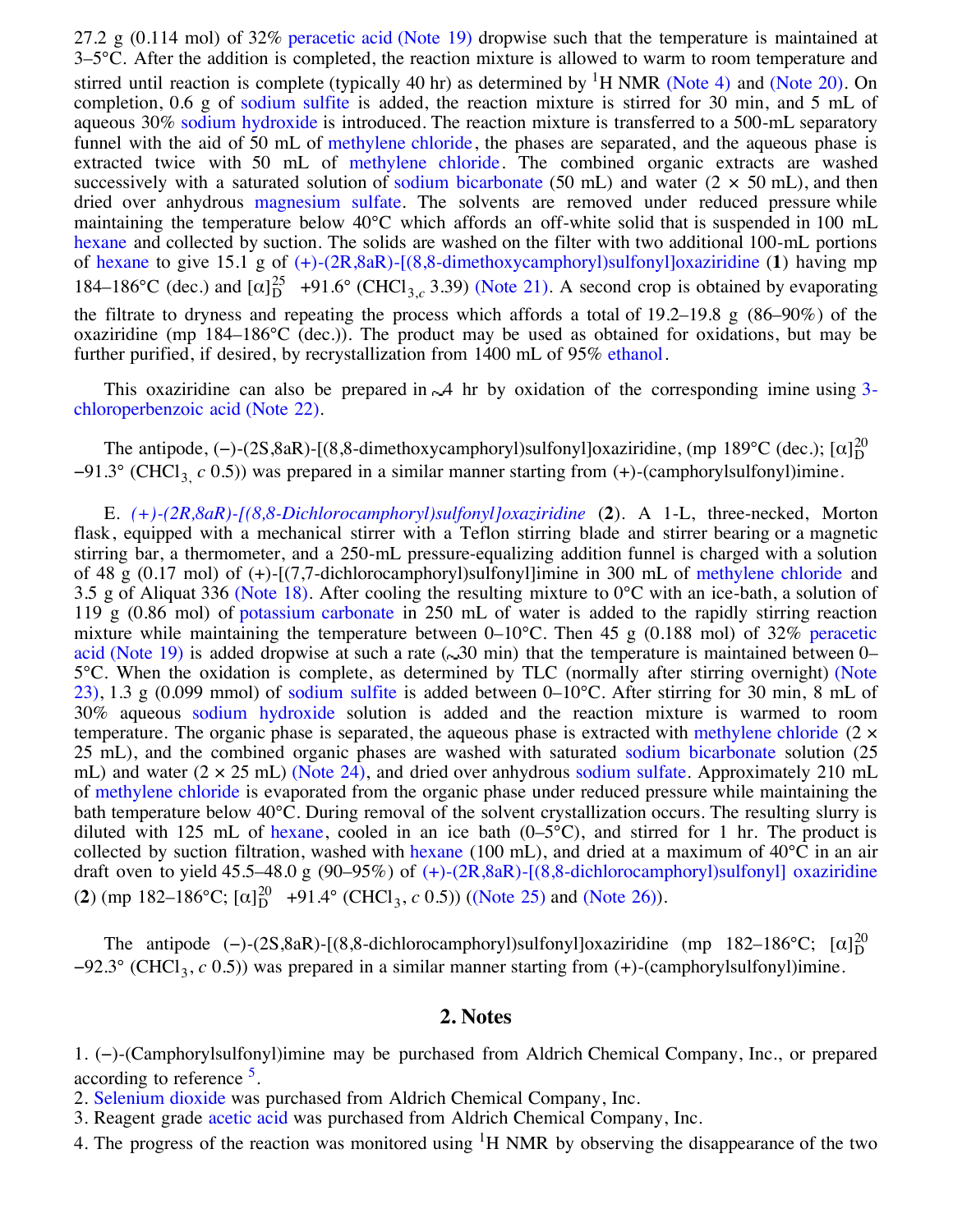4. The progress of the reaction was monitored using H NMR by observing the disappearance of the two methyl absorptions of (−)-(camphorylsulfonyl)imine at δ 0.88, and 1.09 in a sample obtained from a 0.5 mL aliquot which is concentrated to dryness on a rotary evaporator.

5. The crude product is of sufficient purity for the next step even if trace amounts of [acetic acid](http://www.orgsyn.org/orgsyn/chemname.asp?nameID=32786) and [selenium dioxide](http://www.orgsyn.org/orgsyn/chemname.asp?nameID=33179) are present. The material can be purified by crystallization from [chloroform](http://www.orgsyn.org/orgsyn/chemname.asp?nameID=32838) to provide product with mp 189–190°C (Lit.<sup>[6](http://www.orgsyn.org/orgsyn/orgsyn/prepcontent.asp?print=1&prep=cv9p0212#Ref6)</sup> mp 190–191°C) and  $[\alpha]_D^{20}$  –178.5° (acetone, *c* 2.2).

6. The spectral properties of (-)-[(3-oxocamphoryl)sulfonyl]imine are as follows: <sup>1</sup>H NMR (300 MHz, CDCl3) δ: 0.95 (s, 3 H), 1.13 (s, 3 H), 1.76–1.87 (m, 1 H), 1.92–2.02 (m, 1 H), 2.16–2.36 (m, 2 H), 2.74

(d, 1 H, J = 4.8), 3.20 (d, 1 H, J = 13.5), 3.42 (d, 1 H, J = 13.5); <sup>13</sup>C NMR (75 MHz, CDCl<sub>3</sub>) δ: 18.41,

20.19, 22.28, 28.00, 44.65, 50.07, 59.04, 62.74, 181.38, 197.71; IR (KBr) cm−<sup>1</sup> : 2950, 1761, 1654, 1340, 1166, 741.

7. Within 30 min of heating to 85–90°C, vigorous evolution of gas ensues.

8. The reaction was monitored using  ${}^{1}H$  NMR by observing the disappearance of the two methyl absorptions at  $\delta$  0.95 and 1.13 of (-)-(3-oxocamphorylsulfonyl)imine.

9. This material can be purified by crystallization from absolute [ethanol](http://www.orgsyn.org/orgsyn/chemname.asp?nameID=35861) to give product with mp 186–  $7^{\circ}$ C and  $[\alpha]_{D}^{20}$  +7.2° (CHCl<sub>3</sub>, *c* 3.6).

10. The spectral properties of  $(+)$ -[ $(7,7$ -dimethoxycamphoryl)sulfonyl]imine are as follows: <sup>1</sup>H NMR  $(300 \text{ MHz}, \text{CDCl}_3)$  δ: 0.94 (s, 3 H), 1.04 (s, 3 H), 1.73–2.02 (m, 4 H), 2.29 (d, 1 H, J = 1.4), 2.93 (d, 1

H, J = 13.3), 3.12 (d, 1 H, J = 13.3), 3.30 (s, 3 H), 3.39 (s, 3 H); <sup>13</sup>C NMR (75 MHz, CDCl<sub>3</sub>) δ: 20.4,

20.5, 20.6, 29.2, 46.0, 48.8, 50.3, 50.5, 52.0, 64.2, 103.0, 188.8; IR (KBr) cm−<sup>1</sup> : 1620, 1340, 1160.

11. [DBU](http://www.orgsyn.org/orgsyn/chemname.asp?nameID=61386) was purchased from Fluka Chemie AG, Air Products, or Aldrich Chemical Company, Inc.

12. [1,3-Dichloro-5,5-dimethylhydantoin](http://www.orgsyn.org/orgsyn/chemname.asp?nameID=41049) (DCDMH) was purchased from Aldrich Chemical Company and used without additional purification.

13. HPLC conditions were as follows:  $C_{18}$ -Novapak (Waters), 5μ; UV detector at 210 nm; mobile phase: [acetonitrile](http://www.orgsyn.org/orgsyn/chemname.asp?nameID=32802)/water (55/45) at a flow rate of 1 mL/min. Alternately, this reaction can be monitored by TLC:  $R_f = 0.42$  using CH2Cl2 and 10% molybdophosphoric acid in [ethanol](http://www.orgsyn.org/orgsyn/chemname.asp?nameID=35861) as the developer.

14. During the reaction, the suspended solids dissolve giving a clear solution.

15. In the event that foaming takes place a few drops of [2-octanol](http://www.orgsyn.org/orgsyn/chemname.asp?nameID=34069) are added.

16. This solid can be purified by crystallization from [2-propanol](http://www.orgsyn.org/orgsyn/chemname.asp?nameID=42991) to give product with mp 177–179°C, and  $[\alpha]_D^{20}$  +7.9° (CHCl<sub>3</sub>, *c* 2.1),  $[\alpha]_D^{20}$  +97.8° (CH<sub>3</sub>CN, *c* 1).

17. The spectral properties of  $(+)$ -[(7,7-dichlorocamphoryl)sulfonyl]imine are as follows: <sup>1</sup>H NMR (300) MHz, CDCl<sub>3</sub>) δ: 1.12 (s, 3 H), 1.17 (s, 3 H), 1.75–1.93 (m, 1 H), 1.96–2.20 (m, 2 H), 2.23–2.38 (m, 1

H), 2.75 (d, 1 H, J = 3.5), 3.24 (d, 1 H, J = 13.5), 3.42 (d, 1 H, J = 13.5); <sup>13</sup>C NMR (75 MHz, CDCl3) δ: 21.8, 25.1, 27.4, 47.8, 50.8, 61.2, 64.1, 81.9, 189.2.

18. Aliquat 336 ([tricaprylylmethylammonium chloride](http://www.orgsyn.org/orgsyn/chemname.asp?nameID=45620)) was purchased from Aldrich Chemical Company, Inc.

19. [Peracetic acid](http://www.orgsyn.org/orgsyn/chemname.asp?nameID=36707), 32% in [acetic acid](http://www.orgsyn.org/orgsyn/chemname.asp?nameID=32786), was purchased from Aldrich Chemical Company, Inc.

20. The reaction was monitored using <sup>1</sup>H NMR by observing the disappearance of the two [methyl](http://www.orgsyn.org/orgsyn/chemname.asp?nameID=33736) absorptions at  $\delta$  0.94 and 1.04 of (−)-(7,7-dimethoxycamphoryl sulfonyl)imine.

21. The spectral properties of [\(+\)-\(2R,8aR\)-\[\(8,8-dimethoxycamphoryl\)sulfonyl\]oxaziridine](http://www.orgsyn.org/orgsyn/chemname.asp?nameID=61371) are as follows: <sup>1</sup>H NMR (300 MHz, CDCl<sub>3</sub>) δ:1.02 (s, 3H), 1.28 (s, 3H), 1.70–1.95 (m, 4 H), 2.24 (d, 1 H, J =

4.0), 3.03 (d, 1 H, J = 14), 3.23 (s, 3 H), 3.24 (d, 1 H, J = 14), 3.30 (s, 3 H); <sup>13</sup>C NMR (75 MHz, CDCl<sub>3</sub>) δ: 20.5, 21.6, 28.1, 45.1, 47.4, 50.5, 50.8, 52.9, 54.6, 97.6, 102.8; IR (KBr) cm<sup>-1</sup>: 1356, 1165.

22. Biphasic basic oxidation using technical grade (50–60%) [3-chloroperbenzoic acid](http://www.orgsyn.org/orgsyn/chemname.asp?nameID=61380) affords this oxaziridine in 4 hr: In a 2-L, three-necked, Morton-flask equipped with a mechanical stirrer was placed 22.6 g  $(0.083 \text{ mol})$  of crude  $(+)$ - $[(7,7$ -dimethoxycamphoryl)sulfonyl]imine, 42.6 g  $(0.13 \text{ mol})$  of 3chloroperoxybenzoic acid (50–60%) in 450 mL of [methylene chloride](http://www.orgsyn.org/orgsyn/chemname.asp?nameID=34037), and 450 mL of saturated [potassium carbonate](http://www.orgsyn.org/orgsyn/chemname.asp?nameID=32773) solution. The reaction mixture was stirred vigorously until the oxidation was complete as indicated by TLC [\(Note 27\)](http://www.orgsyn.org/orgsyn/orgsyn/prepcontent.asp?print=1&prep=cv9p0212#Note27) at which time 500 mL of water was added, the organic layer was separated and the aqueous layer was extracted with [methylene chloride](http://www.orgsyn.org/orgsyn/chemname.asp?nameID=34037)  $(2 \times 500 \text{ mL})$ . The combined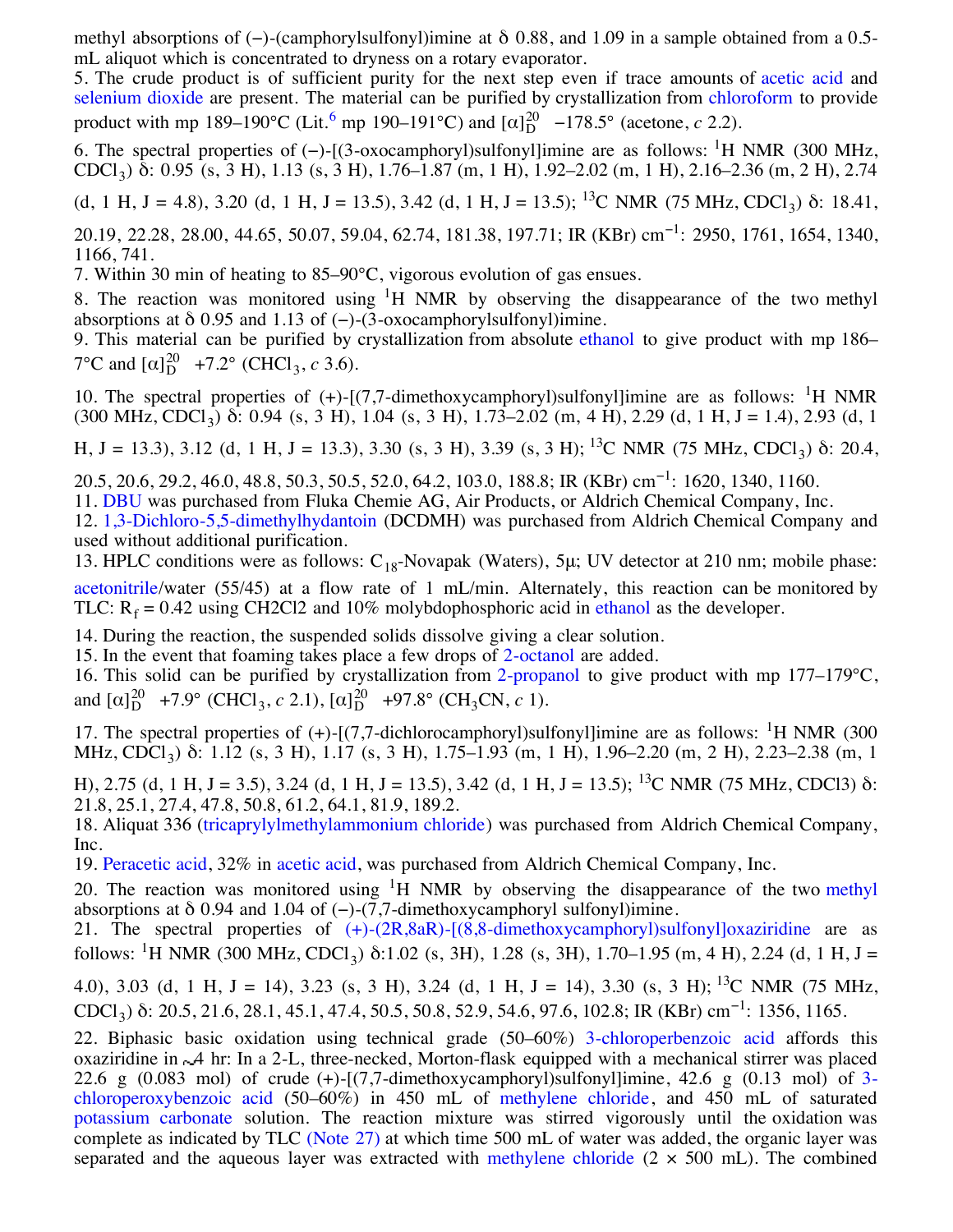separated and the aqueous layer was extracted with [methylene chloride](http://www.orgsyn.org/orgsyn/chemname.asp?nameID=34037) (2 × 500 mL). The combined organic extracts were washed with saturated [sodium sulfite](http://www.orgsyn.org/orgsyn/chemname.asp?nameID=32817) (300 mL) and water (300 mL), and dried over anhydrous [magnesium sulfate](http://www.orgsyn.org/orgsyn/chemname.asp?nameID=34696).

23. The reaction was monitored by TLC using silica gel plates (Kieselgel-60F, 254 nm, Merck), developing with  $CH_2Cl_2$ ; for visualization spray with 5% [molybdophosphoric acid](http://www.orgsyn.org/orgsyn/chemname.asp?nameID=51920) in [ethanol](http://www.orgsyn.org/orgsyn/chemname.asp?nameID=35861) and heat.

24. The aqueous phases are monitored with Merckoquant 10011 test strips for their peroxide content prior to their disposal. The residual peroxide is neutralized (<1 ppm, the detection limit of the paper) by the addition of saturated [sodium sulfite](http://www.orgsyn.org/orgsyn/chemname.asp?nameID=32817) solution.

25. The spectral properties of  $(+)$ - $(2R,8aR)$ - $[(8,8$ -dichlorocamphoryl)sulfonyl]oxaziridine are as follows: <sup>1</sup>H NMR (300 MHz, CDCl<sub>3</sub>) δ: 1.16 (s, 3 H), 1.48 (s, 3 H), 1.86–2.18 (m, 3 H), 2.30–2.40 (m, 1 H),

2.73 (d, 1 H, J = 3.9), 3.23 (d, 1 H, J = 14), 3.45 (d, 1 H, J = 14); <sup>13</sup>C NMR (75 MHz, CDCl<sub>3</sub>) δ: 21.9, 23.31, 25.3, 26.8, 47.3, 49.4, 54.6, 62.5, 86.1, 99.1.

26. The product can be recrystallized from [ethanol/](http://www.orgsyn.org/orgsyn/chemname.asp?nameID=35861)[ethyl acetate](http://www.orgsyn.org/orgsyn/chemname.asp?nameID=32790) (1.5:1).

27. A 1-mL aliquot was removed from the organic layer, diluted with 2 mL of [methylene chloride,](http://www.orgsyn.org/orgsyn/chemname.asp?nameID=34037) and analyzed by TLC eluting with [methylene chloride](http://www.orgsyn.org/orgsyn/chemname.asp?nameID=34037) (I<sub>2</sub> visualization); imine R<sub>f</sub> = 0.34, oxaziridine R<sub>f</sub> = 0.51.

#### **Waste Disposal Information**

All toxic materials were disposed of in accordance with "Prudent Practices in the Laboratory"; National Academy Press; Washington, DC, 1995.

In the Radex study, samples of oxaziridine **2** were heated in open glass tubes at 60°C/hr from ambient temperature to 260°C under atmospheric conditions. It was found that there is a strong exotherm with an onset at 165°–190°C (neat), at 135–158°C upon addition of stainless steel, and at 73°–84°C upon addition of FeCl<sub>3</sub> · H<sub>2</sub>O. Furthermore, the onset temperature in the FeCl<sub>3</sub> · H<sub>2</sub>O study was found to be dependent on the concentration of ferric ion. In each case as the exotherm occurred, each sample frothed violently out of the sample tube as a gas was produced.

#### **3. Discussion**

(−)-[(3-Oxocamphoryl)sulfonyl]imine has been prepared independently by Glahsl and Herrmann in 70% yield in a similar manner using [dioxane](http://www.orgsyn.org/orgsyn/chemname.asp?nameID=34733) as solvent, but the reaction required two weeks for completion.<sup>[7](http://www.orgsyn.org/orgsyn/orgsyn/prepcontent.asp?print=1&prep=cv9p0212#Ref7)</sup> The submitters observed that using [acetic acid](http://www.orgsyn.org/orgsyn/chemname.asp?nameID=32786) as the solvent dramatically reduces the time to  $\sim$ 14 hr and improves the yield to 90%.<sup>[6](http://www.orgsyn.org/orgsyn/orgsyn/prepcontent.asp?print=1&prep=cv9p0212#Ref6)</sup> (+)-[(7,7-Dimethoxycamphoryl)sulfonyl]imine has been prepared in a similar manner in 70% yield.<sup>[8](http://www.orgsyn.org/orgsyn/orgsyn/prepcontent.asp?print=1&prep=cv9p0212#Ref8)</sup> This procedure affords this material in 83–88% yield.<sup>[6](http://www.orgsyn.org/orgsyn/orgsyn/prepcontent.asp?print=1&prep=cv9p0212#Ref6)</sup> Chlorination of the aza enolate of (+)-(camphorylsulfonyl)imine, prepared by treatment with sodium bis(trimethylsilyl)amide, with [N-chlorosuccinimide](http://www.orgsyn.org/orgsyn/chemname.asp?nameID=38865) affords (+)-[(7,7-dichlorocamphoryl)sulfonyl]imine in 74% yield.<sup>[9](http://www.orgsyn.org/orgsyn/orgsyn/prepcontent.asp?print=1&prep=cv9p0212#Ref9)</sup> The procedure described here uses inexpensive [DBU](http://www.orgsyn.org/orgsyn/chemname.asp?nameID=61386) and  $1,3$ -dichloro-5,5-dimethylhydantoin to give this imine in 95% yield and is applicable to large scale preparations.<sup>[10](http://www.orgsyn.org/orgsyn/orgsyn/prepcontent.asp?print=1&prep=cv9p0212#Ref10)</sup>

Oxidation of  $(+)$ - $(7,7$ -dimethoxycamphoryl)sulfonyl]imine  $(96\%)^6$  $(96\%)^6$  $(96\%)^6$ and  $(+)$ - $(7,7)$ -dichlorocamphoryl)sulfonyl]imine (98%)<sup>[10](http://www.orgsyn.org/orgsyn/orgsyn/prepcontent.asp?print=1&prep=cv9p0212#Ref10)</sup> with [3-chloroperbenzoic acid](http://www.orgsyn.org/orgsyn/chemname.asp?nameID=61380) has been reported. The procedure described here uses less hazardous and less expensive [peracetic acid](http://www.orgsyn.org/orgsyn/chemname.asp?nameID=36707) with the aid of Aliquat  $336<sup>10</sup>$  $336<sup>10</sup>$  $336<sup>10</sup>$  However, this system requires 40 hr vs. 4 hr using [3-chloroperbenzoic acid](http://www.orgsyn.org/orgsyn/chemname.asp?nameID=61380) for oxidation of  $(+)$ -[(7,7-dimethoxycamphoryl)sulfonyl]imine to the oxaziridine.

N-Sulfonyloxaziridines are an important class of selective, neutral, and aprotic oxidizing reagents.<sup>[11](http://www.orgsyn.org/orgsyn/orgsyn/prepcontent.asp?print=1&prep=cv9p0212#Ref11a)</sup> <sup>[12](http://www.orgsyn.org/orgsyn/orgsyn/prepcontent.asp?print=1&prep=cv9p0212#Ref11b)</sup> Enantiopure N-sulfonyloxaziridines have been used in the asymmetric hydroxylation of enolates to enantiomerically enriched  $\alpha$ -hydroxy carbonyl compounds,<sup>[9,](http://www.orgsyn.org/orgsyn/orgsyn/prepcontent.asp?print=1&prep=cv9p0212#Ref9)[11,](http://www.orgsyn.org/orgsyn/orgsyn/prepcontent.asp?print=1&prep=cv9p0212#Ref11a)[12](http://www.orgsyn.org/orgsyn/orgsyn/prepcontent.asp?print=1&prep=cv9p0212#Ref11b)[,13](http://www.orgsyn.org/orgsyn/orgsyn/prepcontent.asp?print=1&prep=cv9p0212#Ref12),[14](http://www.orgsyn.org/orgsyn/orgsyn/prepcontent.asp?print=1&prep=cv9p0212#Ref13)</sup> the asymmetric oxidation of sulfides to sulfoxides,<sup>[15,](http://www.orgsyn.org/orgsyn/orgsyn/prepcontent.asp?print=1&prep=cv9p0212#Ref14)16</sup> selenides to selenoxides,<sup>[17](http://www.orgsyn.org/orgsyn/orgsyn/prepcontent.asp?print=1&prep=cv9p0212#Ref16)</sup> sulfenimines to sulfinimines,<sup>18</sup> and the epoxidation of alkenes.[19](http://www.orgsyn.org/orgsyn/orgsyn/prepcontent.asp?print=1&prep=cv9p0212#Ref18)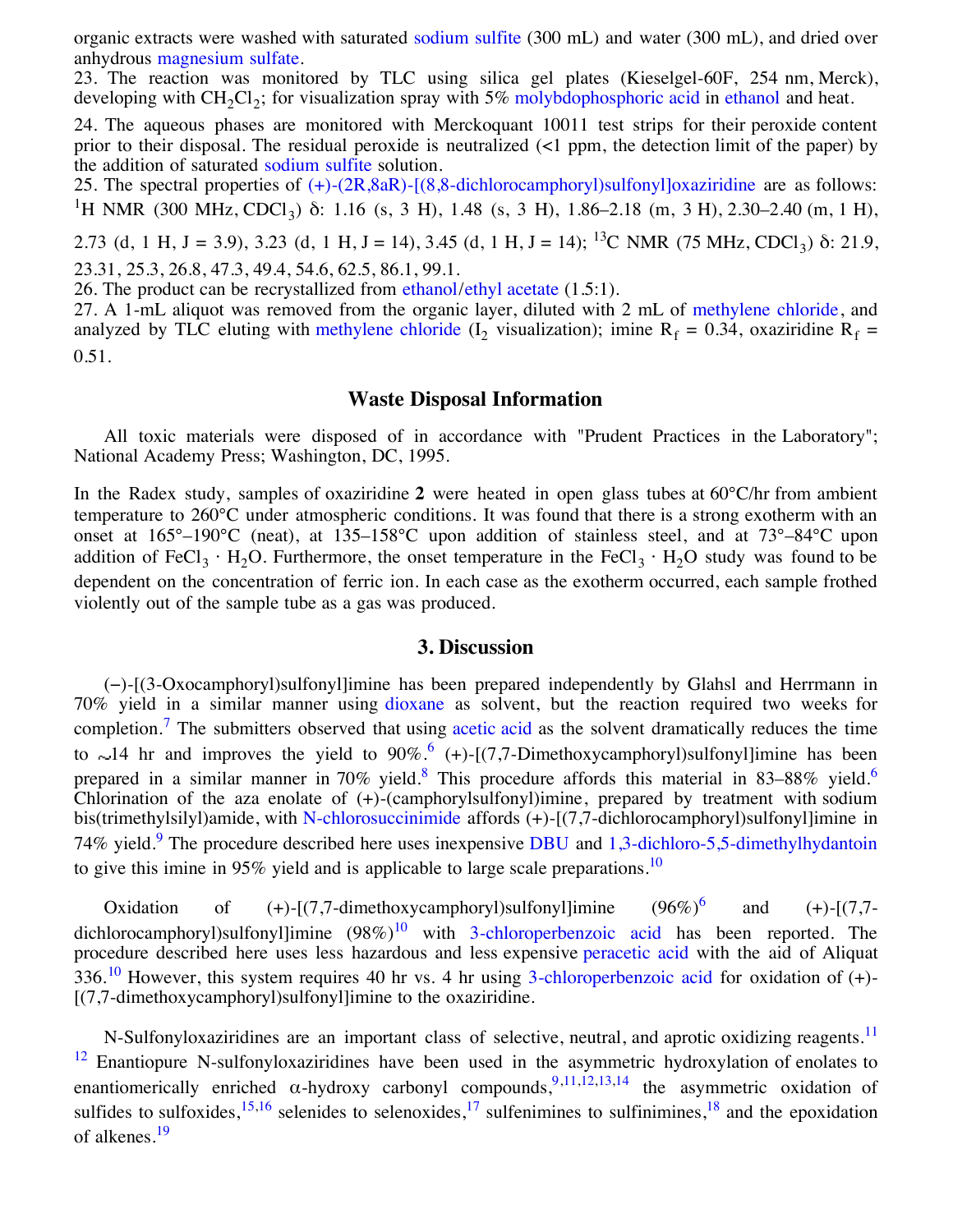[\(](http://www.orgsyn.org/orgsyn/chemname.asp?nameID=61372)[+\)-\(2R,8aR\)-\[\(8,8-Dimethoxycamphoryl\)sulfonyl\]oxaziridine](http://www.orgsyn.org/orgsyn/chemname.asp?nameID=61371) [\(](http://www.orgsyn.org/orgsyn/chemname.asp?nameID=61372)**1**) and (+)-(2R,8aR)-[(8,8 dichlorocamphoryl)sulfonyl]oxaziridine (**2**) are most effective for the hydroxylation of 2-substituted 1 tetralone enolates to 2-substituted 2-hydroxy-1-tetralones. The former oxaziridine, **1**, gives higher ee's (>90%) with tetralones having an 8-methoxy group, while the dichloro reagent **2** is more effective with those enolates lacking this substituent. For example (+)-**1** has been employed in highly enantioselective syntheses of (+)- and (-)-5,7-O-dimethyleucomol (>96% ee),<sup>20</sup> the AB-ring segments for  $\gamma$ rhodomycinone and α-citromycinone (94% ee),  $6$  and (R)-(-)-2-acetyl-5,8-dimethoxy-1,2,3,4-tetrahydro-2-naphthol ( $>95\%$  ee), a key intermediate in the synthesis of anthracyclinones.<sup>21</sup> The asymmetric synthesis of the AB ring of aklavinone  $(>95\%$  ee)<sup>22</sup> and the homoisoflavanoids (+)-Otrimethylsappanone (94% ee) and (+)-O-trimethylbrazilin (92% ee) used oxaziridine (+)-**2**. Some representative examples using these reagents are given in the Table.

### TABLE ASYMMETRIC HYDROXYLATION OF [TETRALONE](http://www.orgsyn.org/orgsyn/chemname.asp?nameID=40355) AND [PROPIOPHENONE](http://www.orgsyn.org/orgsyn/chemname.asp?nameID=35195) ENOLATES USING (CAMPHORYLSULFONYL)OXAZIRIDINES **1** AND **2**

| Oxaziridine | Ketone $(X=H)$                             | Base                                                   | Temp.<br>$(^{\circ}C)$                      |          | $\alpha$ -Hydroxy Tetralone<br>$(X=OH)$<br>%Yield <sup>a</sup> %ee (Config.) Ref. |        |
|-------------|--------------------------------------------|--------------------------------------------------------|---------------------------------------------|----------|-----------------------------------------------------------------------------------|--------|
| $(+)-1$     |                                            | NHMDS <sup>a</sup>                                     | $-78$                                       | 66       | 36(R)                                                                             | 6,9,22 |
| $(+) - 2$   | CH <sub>3</sub>                            | <b>NHMDS</b>                                           | $-78$                                       | 66       | >95(R)                                                                            | 6,9,22 |
| $(+)$ -1    | CH <sub>3</sub> O<br>Et                    | <b>NHMDS</b><br>$LDA^b$                                | $-78$<br>$\boldsymbol{0}$                   | 58<br>66 | 60(R)<br>94(R)                                                                    | 6,22   |
| $(+)-2$     | CH <sub>3</sub> O                          | <b>LDA</b>                                             | $-78$                                       | 55       | 73(R)                                                                             |        |
| $(+)-1$     | CH <sub>3</sub> O<br>0<br>OCH <sub>3</sub> | <b>NHMDS</b><br><b>LDA</b>                             | $-78$<br>$-78$                              | 75<br>72 | 77(R)<br>$\geq 96(R)$                                                             | 20     |
| $(+) - 2$   | CH <sub>3</sub> O                          | <b>NHMDS</b>                                           | $-78$                                       | 66       | 88(R)                                                                             |        |
| $(+)-1$     | <b>CH3O</b><br>OCH <sub>3</sub>            | <b>NHMDS</b><br><b>LDA</b><br><b>KHMDS<sup>c</sup></b> | $\boldsymbol{0}$<br>$\overline{0}$<br>$-78$ | 73<br>70 | 56(S)<br>No Reaction<br>$\geq 95(S)$                                              | 21     |
| $(+) - 2$   | CH <sub>3</sub> O                          | <b>NHMDS</b>                                           | $\mathbf{0}$                                | 63       | 47(S)                                                                             |        |
| $(+)$ -1    |                                            | <b>NHMDS</b>                                           | $-78$                                       | 73       | 79(S)                                                                             | 6,9,22 |
| $(+) - 2$   | Ph                                         | <b>NHMDS</b>                                           | $-78$                                       | 70       | 95(S)                                                                             | 9      |

<sup>a</sup>Isolated yields. <sup>b</sup>NHMDS = [Sodium bis\(trimethylsilyl\)amide](http://www.orgsyn.org/orgsyn/chemname.asp?nameID=49674). <sup>b</sup>LDA = Lithium diisopropylamide. "KHMDS = [Potassium bis\(trimethylsilyl\)amide.](http://www.orgsyn.org/orgsyn/chemname.asp?nameID=49675)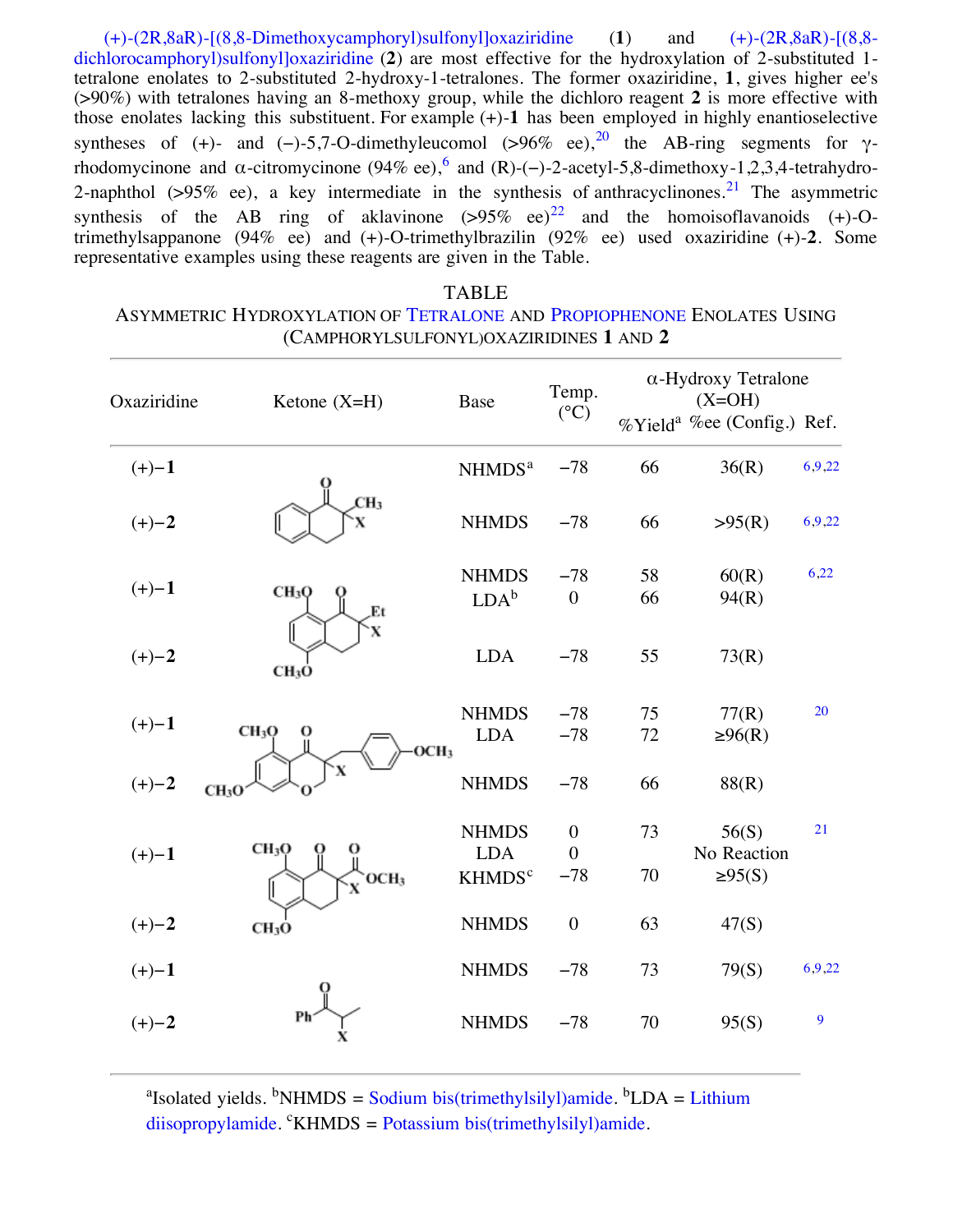This preparation is referenced from:

[Org. Syn. Coll. Vol. 10, 378](http://www.orgsyn.org/orgsyn/prep.asp?prep=V76P0037)

#### **References and Notes**

- **1.** Department of Chemistry, Temple University, Philadelphia, PA 19122.
- **2.** Schering-Plough Research Institute, 2015 Galloping Hill Road, Kenilworth, NJ 07033.
- **3.** Werthenstein Chemie AG, CH-6105 Schachen, Switzerland.
- **4.** Author to whom correspondence should be addressed.
- **5.** [Towson, J. C.; Weismiller, M. C.; Lal, G. S.; Sheppard, A. C.; Davis, F. A.](http://www.orgsyn.org/orgsyn/prep.asp?prep=cv8p0104) *Org. Synth., Coll. Vol. VIII* **1993**, 104.
- **6.** Davis, F. A.; Kumar, A.; Chen, B.-C. *J. Org. Chem.* **1991**, *56*, 1143.
- **7.** Glahsl, G.; Herrmann, R. *J. Chem. Soc., Perkin Trans. I* **1988**, 1753.
- **8.** Verfürth, U.; Herrmann, R. *J. Chem. Soc., Perkin Trans. I* **1990**, 2919.
- **9.** Davis, F. A.; Weismiller, M. C.; Murphy, C. K.; Thimma Reddy, R.; Chen. B.-C. J. *Org. Chem.* **1992**, *57*, 7274.
- **10.** Mergelsberg. I.; Gala, D.; Scherer, D.; DiBenedetto, D.; Tanner, M. *Tetrahedron Lett.*, **1992**, *33*, 161.
- **11.** For reviews on the chemistry of N-sulfonyloxaziridines, see: a) Davis, F. A.; Sheppard, A. C. *Tetrahedron* **1989**, *45*, 5703;
- **12.** Davis, F. A.; Chen, B.-C. *Chem. Rev.*, **1992**, *92*, 919.
- **13.** Davis, F. A.; Sheppard, A. C.; Chen, B.-C.; Haque, M. S. *J. Am. Chem. Soc.* **1990**, *112*, 6679.
- **14.** Davis, F. A.; Weismiller, M. C. *J. Org. Chem.* **1990**, *55*, 3715.
- **15.** Davis, F. A.; Thimma Reddy, R.; Weismiller, M. C. *J. Am. Chem. Soc.* **1989**, *111*, 5964.
- **16.** Davis, F. A.; Thimma Reddy, R.; Han, W. Carroll, P. J. *J. Am. Chem. Soc.* **1992**, 114, 1428.
- **17.** Davis, F. A.; Thimma Reddy, R. *J. Org. Chem.* **1992**, *57*, 2599.
- **18.** Davis, F. A.; Thimma Reddy, R.; Reddy, R. E. *J. Org. Chem.* **1992**, *57*, 6387.
- **19.** Davis, F. A.; Thimma Reddy, R.; McCauley, Jr., J. P; Przeslawski, R. M.; Harakal, M. E.; Carroll, P. J. *J. Org. Chem.* **1991**, *56*, 809.
- **20.** Davis, F. A.; Chen, B.-C. *Tetrahedron Lett.* **1990**, *31*, 6823.
- **21.** Davis, F. A.; Clark, C.; Kumar, A.; Chen, B.-C. *J. Org. Chem.* **1994**, *59*, 1184.
- **22.** Davis, F. A.; Kumar, A. *Tetrahedron Lett.* **1991**, *3*

## **Appendix Chemical Abstracts Nomenclature (Collective Index Number); (Registry Number)**

(−)-(Camphorsulfonyl)imine

(+)-[(7,7-Dimethoxycamphoryl)sulfonyl]imine

(+)-[(7,7-Dichlorocamphoryl)sulfonyl]imine

(-)-[(3-Oxocamphoryl)sulfonyl]imine

[4H-4a,7-Methanooxazirino[3,2-i][2,1]benzisothiazole, tetrahydro-8,8-dimethoxy-9,9-dimethyl-, 3,3 dioxide],  $[2R-(2\alpha, 4a\alpha, 7\alpha, 8aR)]$ -

[4H-4a,7-Methanooxazirino[3,2-i][2,1]benzisothiazole, 8,8-dichlorotetrahydro-9,9-dimethyl-, 3,3-dioxide,  $[2R-(2\alpha,4a\alpha,7\alpha,8aR)]$ 

(−)-(3-Oxocamphorylsulfonyl)imine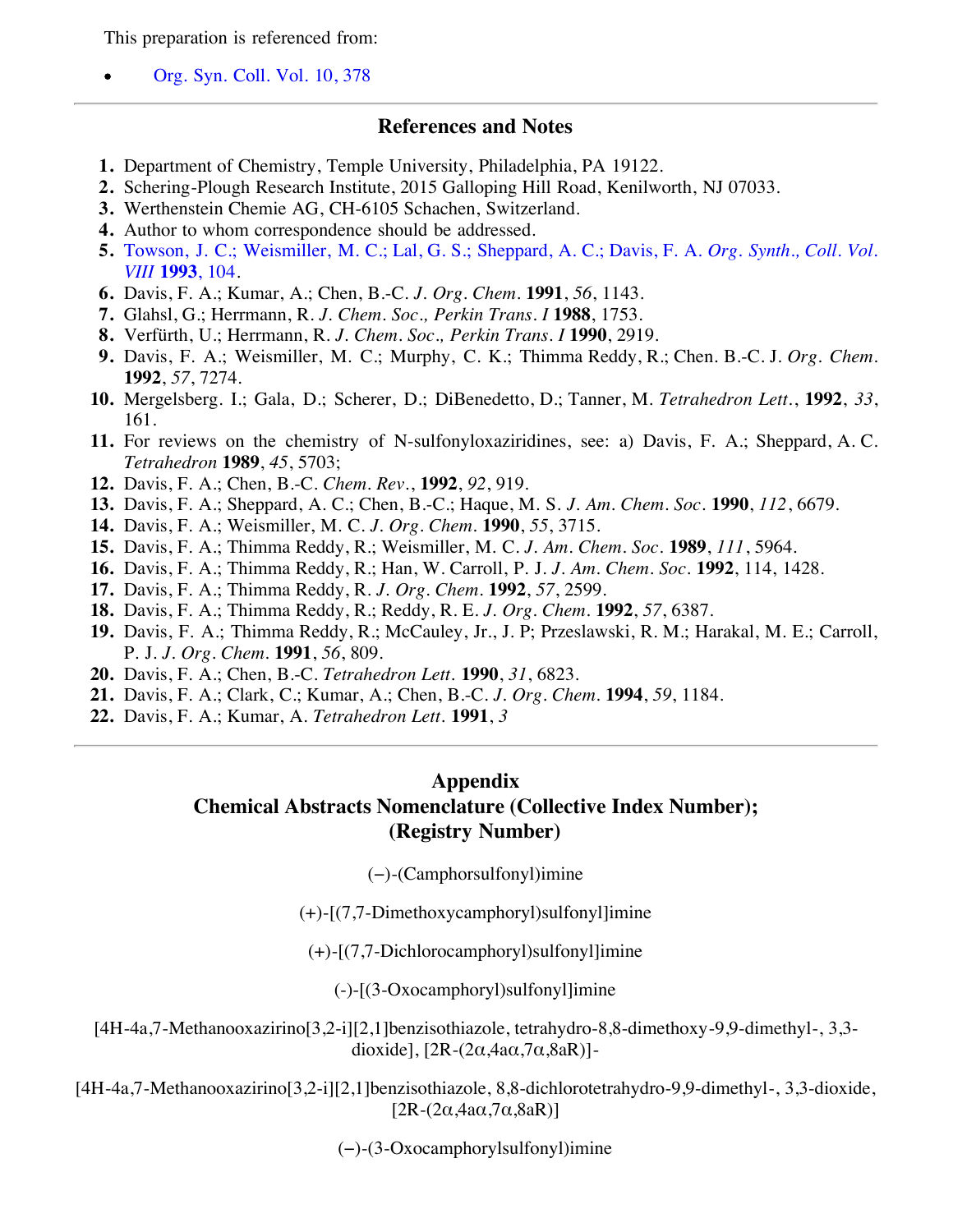(−)-(camphorylsulfonyl)imine

(+)-(7,7-dimethoxy camphorylsulfonyl)imine

(+)-(7,7-dichlorocamphorylsulfonyl)imine

(−)-(2S,8aR)-[(8,8-dimethoxycamphoryl)sulfonyl]oxaziridine

(+)-(camphorylsulfonyl)imine

(−)-(2S,8aR)-[(8,8-dichlorocamphoryl)sulfonyl]oxaziridine

(−)-(7,7-dimethoxycamphoryl sulfonyl)imine

 $FeCl<sub>3</sub> · H<sub>2</sub>O$ 

(−)-5,7-O-dimethyleucomol

(R)-(−)-2-acetyl-5,8-dimethoxy-1,2,3,4-tetrahydro-2-naphthol

(+)-O-trimethylsappanone

(+)-O-trimethylbrazilin

[ethanol](http://www.orgsyn.org/orgsyn/chemname.asp?nameID=35861) (64-17-5)

[potassium carbonate](http://www.orgsyn.org/orgsyn/chemname.asp?nameID=32773) (584-08-7)

[sulfuric acid](http://www.orgsyn.org/orgsyn/chemname.asp?nameID=32777) (7664-93-9)

[hydrochloric acid](http://www.orgsyn.org/orgsyn/chemname.asp?nameID=32803) (7647-01-0)

[acetic acid](http://www.orgsyn.org/orgsyn/chemname.asp?nameID=32786) (64-19-7)

[ethyl acetate](http://www.orgsyn.org/orgsyn/chemname.asp?nameID=32790) (141-78-6)

[methanol](http://www.orgsyn.org/orgsyn/chemname.asp?nameID=34027) (67-56-1)

[acetonitrile](http://www.orgsyn.org/orgsyn/chemname.asp?nameID=32802) (75-05-8)

[sodium sulfite](http://www.orgsyn.org/orgsyn/chemname.asp?nameID=32817) (7757-83-7)

[sodium hydroxide](http://www.orgsyn.org/orgsyn/chemname.asp?nameID=32818) (1310-73-2)

[chloroform](http://www.orgsyn.org/orgsyn/chemname.asp?nameID=32838) (67-66-3)

[sodium bicarbonate](http://www.orgsyn.org/orgsyn/chemname.asp?nameID=32850) (144-55-8)

[sodium sulfate](http://www.orgsyn.org/orgsyn/chemname.asp?nameID=32963) (7757-82-6)

[nitrogen](http://www.orgsyn.org/orgsyn/chemname.asp?nameID=32985) (7727-37-9)

[selenium dioxide](http://www.orgsyn.org/orgsyn/chemname.asp?nameID=33179) (7446-08-4)

[2-propanol](http://www.orgsyn.org/orgsyn/chemname.asp?nameID=42991) (67-63-0)

[methyl](http://www.orgsyn.org/orgsyn/chemname.asp?nameID=33736) (2229-07-4)